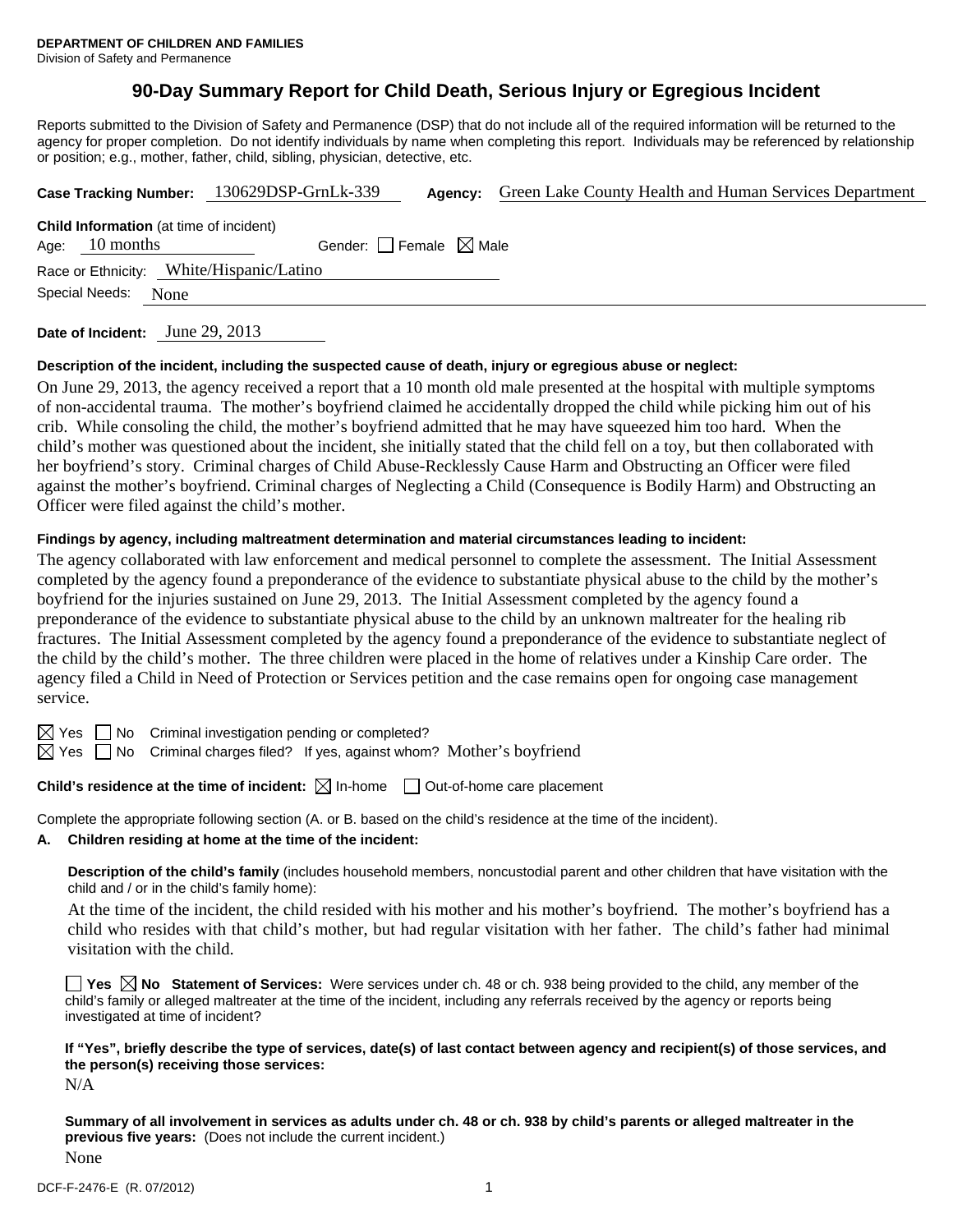**Summary of actions taken by the agency under ch. 48, including any investigation of a report or referrals to services involving the child, any member of the child's family living in this household and the child's parents and alleged maltreater.** (Does not include the current incident.)

(Note: Screened out reports listed in this section may include only the date of the report, screening decision, and if a referral to services occurred at Access. Reports that do not constitute a reasonable suspicion of maltreatment or a reason to believe that the child is threatened with harm are not required to be screened in for an initial assessment, and no further action is required by the agency.)

On September 14, 2011, the agency screened out a CPS report.

On January 28, 2013, the agency screened out a CPS report.

On April 30, 2013, the agency screened out a CPS report.

On August 7, 2013, the agency screened in a Service report requesting courtesy supervision from another county agency which was accepted by that agency.

### **Summary of any investigation involving the child, any member of the child's family and alleged maltreater conducted under ch. 48 or ch. 938 and any services provided to the child and child's family since the date of the incident:**

The agency collaborated with law enforcement and medical personnel to complete the assessment. The Initial Assessment completed by the agency found a preponderance of the evidence to substantiate physical abuse to the child by the mother's boyfriend for the injuries sustained on June 29, 2013. The Initial Assessment completed by the agency found a preponderance of the evidence to substantiate physical abuse to the child by an unknown maltreater for the healing rib fractures. The Initial Assessment completed by the agency found a preponderance of the evidence to substantiate neglect of the child by the child's mother. The three children were placed in the home of relatives under a Kinship Care order. The agency filed a Child in Need of Protection or Services petition and the case remains open for ongoing case management service.

### **B. Children residing in out-of-home (OHC) placement at time of incident:**

### **Description of the OHC placement and basis for decision to place child there:** N/A

### **Description of all other persons residing in the OHC placement home:**

N/A

**Licensing history:** Including type of license, duration of license, summary of any violations by licensee or an employee of licensee that constitutes a substantial failure to protect and promote the welfare of the child. N/A

### **Summary of any actions taken by agency in response to the incident:** (Check all that apply.)

|               | Screening of Access report                           |  | Attempted or successful reunification             |  |  |  |  |  |
|---------------|------------------------------------------------------|--|---------------------------------------------------|--|--|--|--|--|
| <u>xmande</u> | Protective plan implemented                          |  | Referral to services                              |  |  |  |  |  |
|               | Initial assessment conducted                         |  | Transportation assistance                         |  |  |  |  |  |
|               | Safety plan implemented                              |  | Collaboration with law enforcement                |  |  |  |  |  |
|               | Temporary physical custody of child                  |  | Collaboration with medical professionals          |  |  |  |  |  |
|               | Petitioned for court order / CHIPS (child in need of |  | Supervised visitation                             |  |  |  |  |  |
|               | protection or services)                              |  | Case remains open for services                    |  |  |  |  |  |
|               | Placement into foster home                           |  | Case closed by agency                             |  |  |  |  |  |
| $\boxtimes$   | <b>Placement with relatives</b>                      |  | Initiated efforts to address or enhance community |  |  |  |  |  |
| 反             | Ongoing Services case management                     |  | collaboration on CA/N cases                       |  |  |  |  |  |
|               |                                                      |  | Other (describe):                                 |  |  |  |  |  |
|               |                                                      |  |                                                   |  |  |  |  |  |

### **FOR DSP COMPLETION ONLY:**

**Summary of policy or practice changes to address issues identified during the review of the incident:** 

Under the Child Welfare Disclosure Act (Section 48.981(7)(cr), Stats.), the DSP completes a 90-day review of the agency's practice in each case reported under the Act. The DSP will conduct a records review pertaining to 130629DSP-GrnLk-339.

## **Recommendations for further changes in policies, practices, rules or statutes needed to address identified issues:** None at this time.